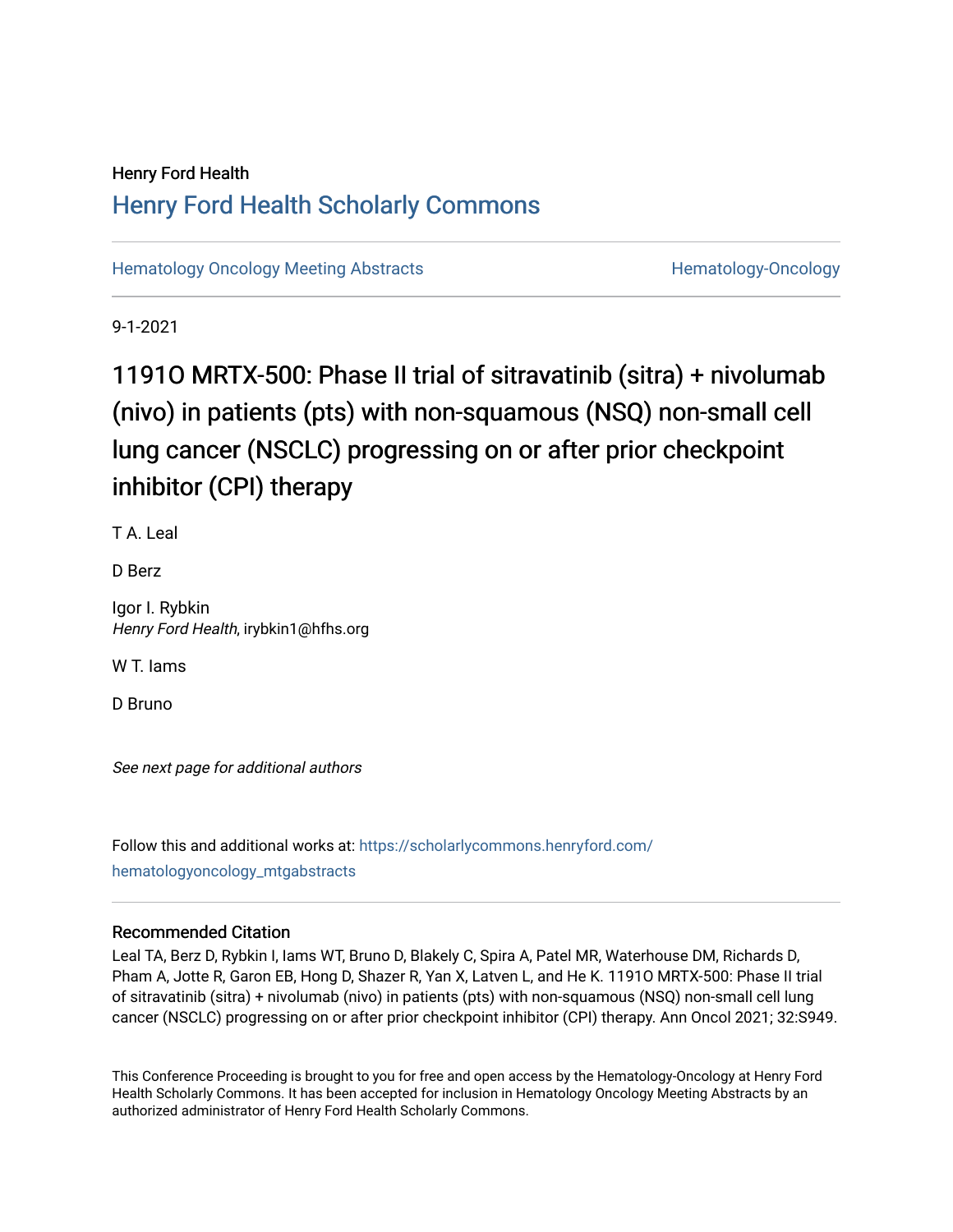### Authors

T A. Leal, D Berz, Igor I. Rybkin, W T. Iams, D Bruno, C Blakely, A Spira, M R. Patel, D M. Waterhouse, D Richards, A Pham, R Jotte, E B. Garon, D Hong, R Shazer, X Yan, L Latven, and K He